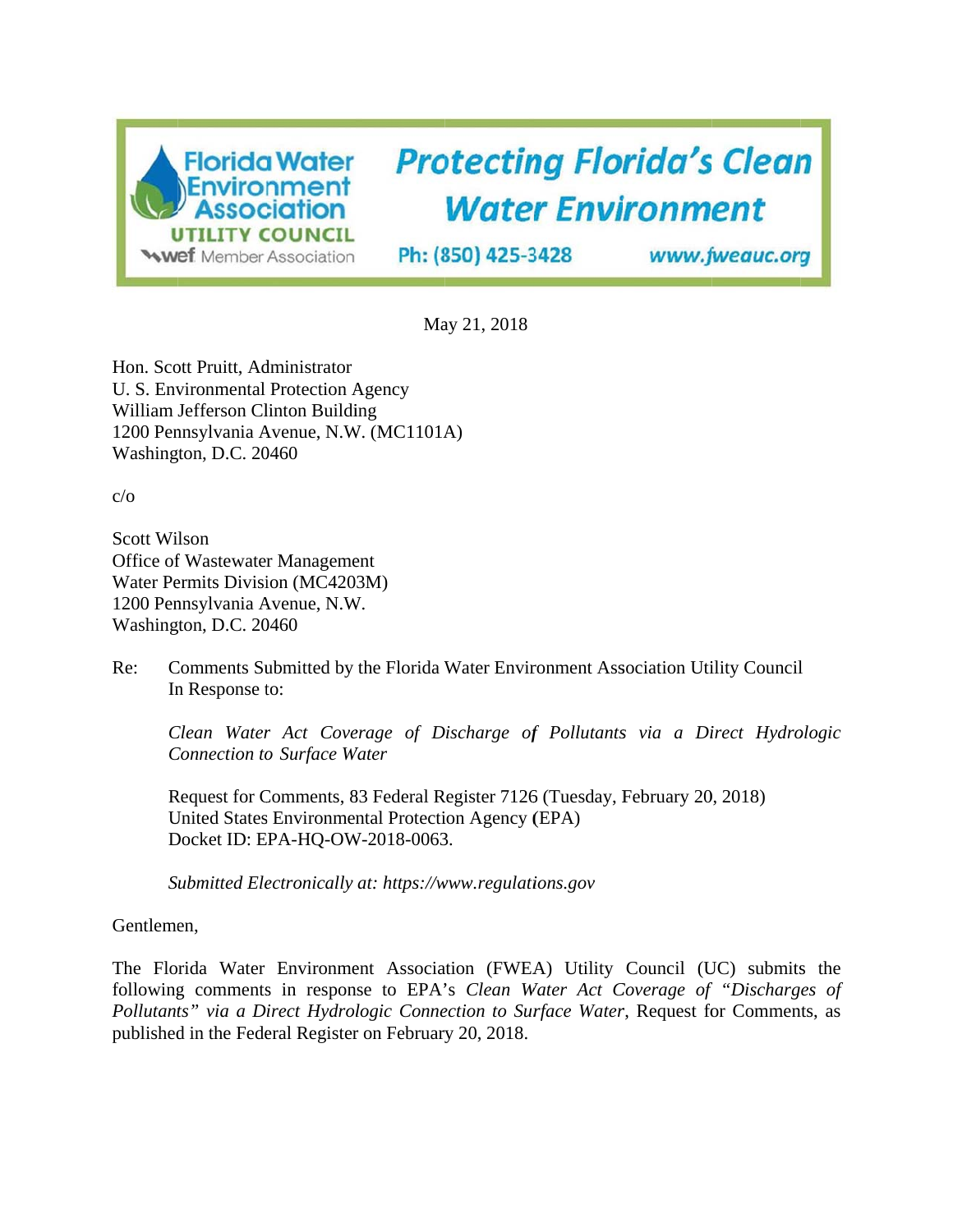Hon. Scott Pruitt, Administrator U. S. Environmental Protection Agency May 21, 2018 Page 2 of 14

The FWEA Utility Council represents Florida's domestic wastewater treatment community. Utility Council members provide essential infrastructure services to over 9 million Floridians. Member utilities operate domestic wastewater collection, treatment, disposal, and reuse facilities.

Many Utility Council members hold NPDES permits issued by the Florida Department of Environmental Protection (FDEP or Department) under FDEP's EPA-approved NPDES permitting program. As NPDES permittees, member utilities are directly affected by any change in EPA policy, guidance or rulemaking that alters the jurisdictional reach of the NPDES program as promulgated in 1972 as section 402 of the Federal Water Pollution Control Act (FWPCA, more commonly referred to as the Clean Water Act or CWA). Consequently, the FWEA Utility Council and its members are affected to a much greater degree than the "potentially affected entities" as described in EPA's Request for Comments published February 20, 2018.

As directly affected parties as to any change in the scope of the NPDES program, the FWEA UC submits the following comments on behalf of its members. It is the position of the Utility Council that:

- EPA has no authority to regulate discharges of pollutants to or through groundwater under the CWA;
- The CWA leaves the regulation of discharges to or through groundwater to the states;
- FDEP's existing groundwater program regulates discharges to surface waters through groundwater;
- Any EPA policy or guidance asserting NPDES jurisdiction over discharges through groundwater would federalize state programs and result in regulatory chaos making any discharge of pollutants to groundwater through land application, reuse or deep well injection subject to the requirement of the NPDES permitting program due the mere potential of a pollutant to eventually reach a surface water;
- EPA must retract any prior statements claiming NPDES jurisdiction over discharges to surface waters through groundwater and advise all Regional Administrators and state NPDES authorities that NPDES jurisdiction applies only to direct discharges of pollutants from point sources to surface water consistent with EPA's contemporaneous interpretation of the Section 402 of the CWA in 1973 and 1975.

In the following comments, the FWEA UC describes Florida's existing program regulating the disposal and reuse of treated domestic wastewater followed by a response to each question set out in EPA's February 20, 2018, Request for Comments.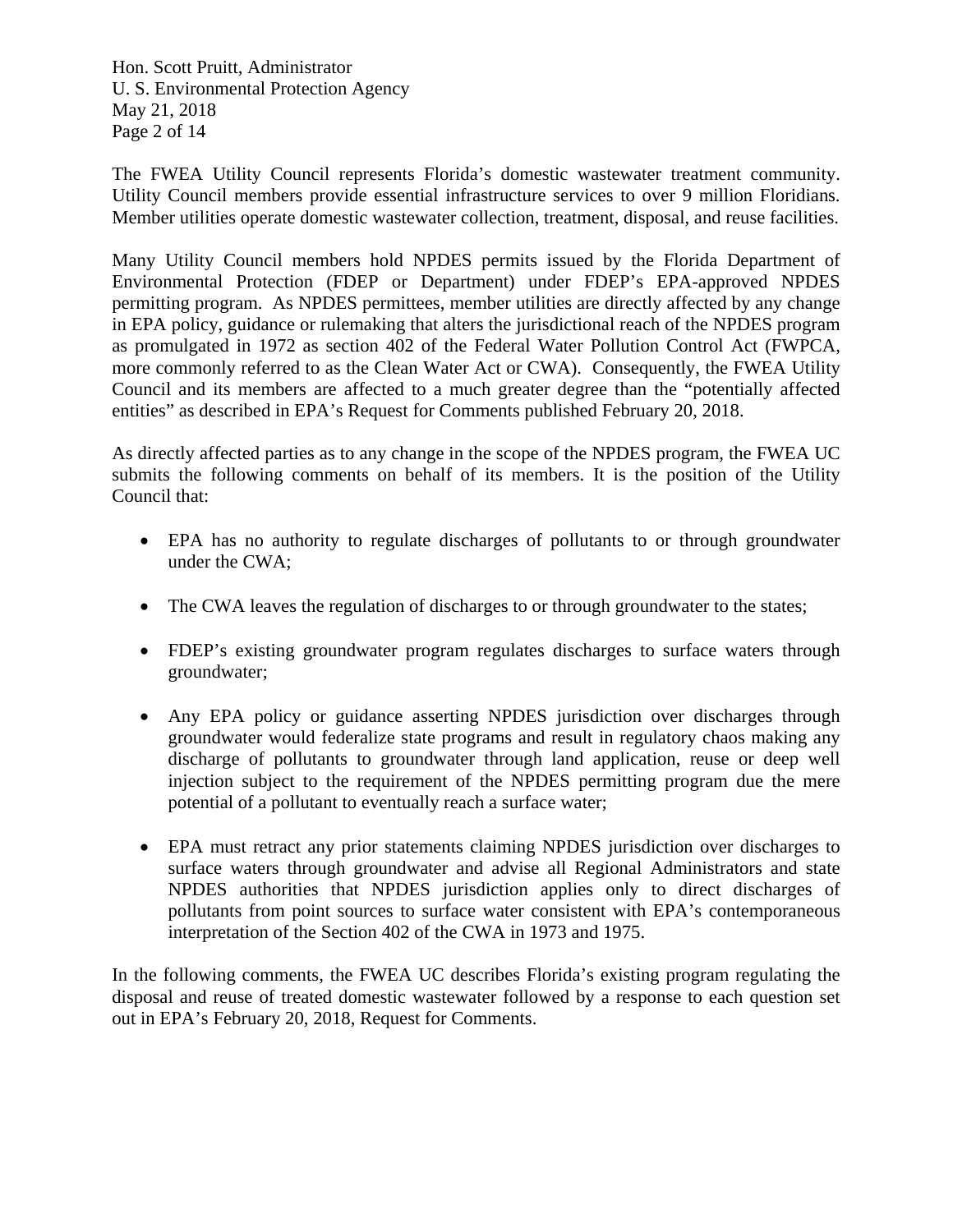Hon. Scott Pruitt, Administrator U. S. Environmental Protection Agency May 21, 2018 Page 3 of 14

# **The State of Florida Implements a Comprehensive Program Regulating the Reuse and Disposal of Domestic Wastewater and Residuals**

In Florida, treated domestic wastewater (commonly referred to as "reclaimed water") may be disposed by direct discharge to surface waters, or it may be beneficially reused, including agricultural and residential irrigation, land application, or aquifer recharge. Domestic wastewater residuals may also be land applied depending where the facility is located in Florida. Since the creation of the NPDES program in 1972, only direct discharges of treated domestic wastewater directly to surface waters has been regulated under the NPDES program.

In 1995 EPA approved FDEP's NPDES permitting program. The Department integrated the NPDES program into its then existing state permitting process which included the regulation of discharges to *and through* groundwater. With the integration of NPDES permitting into the existing state program, all means of domestic wastewater disposal became regulated by FDEP.

FDEP rules, formally adopted under Florida's Administrative Procedure Act, regulate discharges to surface waters, discharges to groundwater, land application of treated domestic wastewater, land application of domestic wastewater residuals and the discharge of treated wastewater to underground injection wells. Table 1 summarizes the core regulatory components of FDEP's comprehensive domestic wastewater disposal and reuse program.

| <b>TABLE 1: Statutory Authority and Rules Comprising FDEP's Comprehensive</b><br><b>Domestic Wastewater Disposal and Reuse Program</b> |                                                                                 |                                                                        |
|----------------------------------------------------------------------------------------------------------------------------------------|---------------------------------------------------------------------------------|------------------------------------------------------------------------|
| <b>Type of Discharge</b>                                                                                                               | <b>Legislative Authority,</b><br><b>Florida Statutes (F.S.)</b>                 | <b>Rule Chapter, Florida</b><br><b>Administrative Code</b><br>(F.A.C.) |
| Direct Discharges Surface<br>Waters (NPDES)                                                                                            | 403.051, 403.061,<br>403.062, 403.087,<br>403.088; 403.0885                     | 62-4; 62-302; 62-620;<br>62-650                                        |
| Discharges to/through<br>Groundwater                                                                                                   | 403.061, 403.087                                                                | 62-520; 62-550                                                         |
| Reuse Of Reclaimed<br>Water & Land Application                                                                                         | 403.061, 403.087                                                                | 62-610                                                                 |
| Domestic Wastewater<br>Residuals (Biosolids)                                                                                           | 373.043, 403.051,<br>403.061, 403.062,<br>403.087, 403.088,<br>403.704, 403.707 | 62-640                                                                 |
| Underground Injection of<br>Domestic Wastewater                                                                                        | 373.309, 403.061,<br>403.087, 403.704,<br>403.721                               | 62-528                                                                 |

Florida's groundwater standards, as set forth in Chapters 62-520 and 62-550, F.A.C., include specific numeric concentrations applicable to a long list of metals, inorganic compounds, and other constituents, as well as narrative groundwater standards that prohibit concentrations that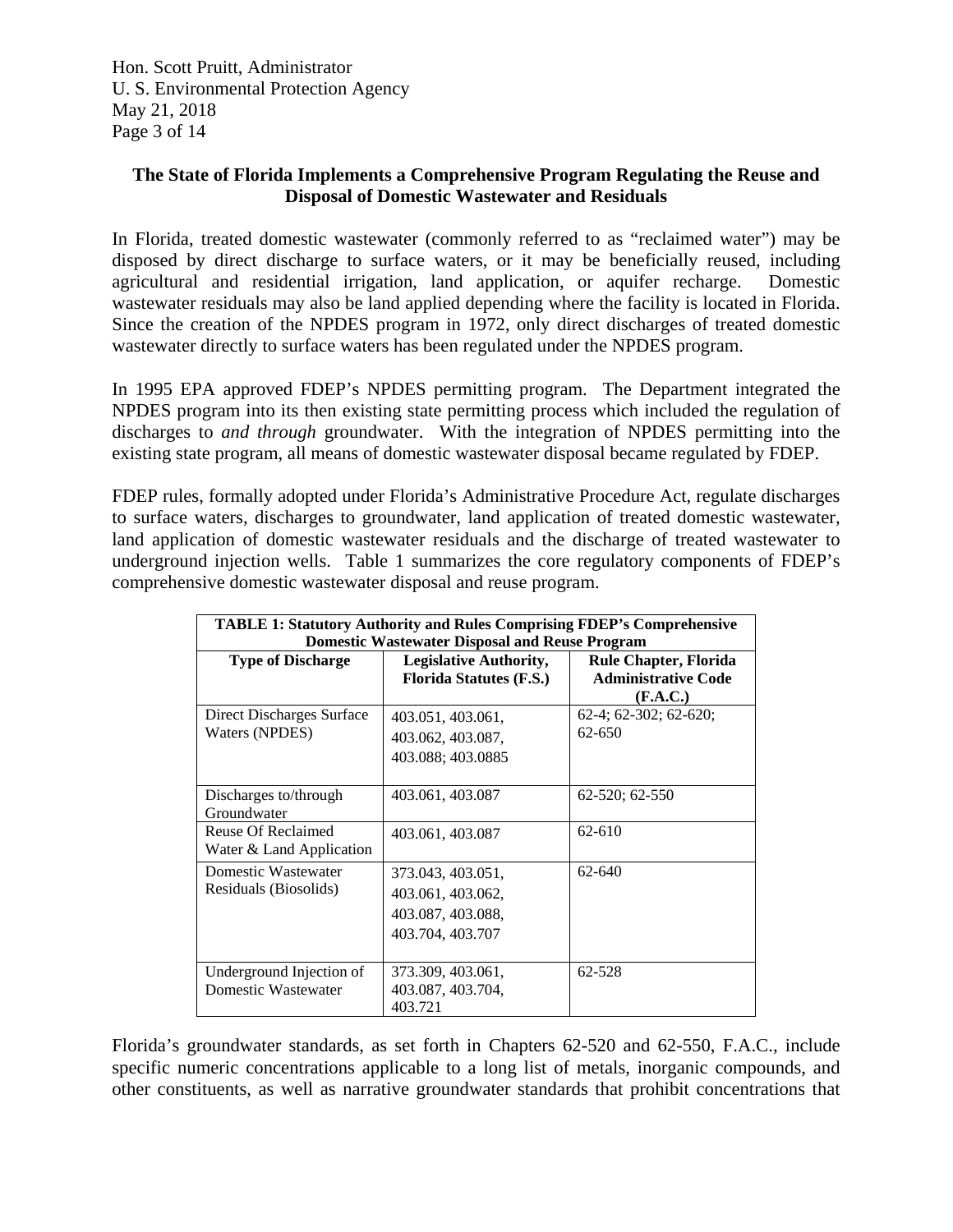Hon. Scott Pruitt, Administrator U. S. Environmental Protection Agency May 21, 2018 Page 4 of 14

are toxic, carcinogenic or cause nuisance conditions. $<sup>1</sup>$ </sup> Recognizing that discharges to groundwater may ultimately interact with down gradient surface waters, Florida's groundwater program mandates that a "discharge to groundwater shall not impair the designated use of contiguous surface waters."<sup>2</sup> (Emphasis added). Specific to the reuse of reclaimed water, FDEP implements a comprehensive set of best practices, engineering standards, and water qualitybased requirements, including a directive that "reuse and land application projects shall not cause or contribute to violations of water quality standards in surface waters."<sup>3</sup>

In sum, Florida's existing regulatory program specifically addresses the discharge of pollutants to surface waters *through* groundwater.

# **II. Response to Questions Provided in the February 20, 2018, Request for Comments**

The FWEA Utility Council submits the following responses to each of the questions set out in EPA's Request for Comments.

# **1. Whether subjecting such releases to CWA permitting is consistent with the text, structure, and purposes of the CWA.**

No reading of the 1972 amendments to the Federal Water Pollution Control Act suggests that Congress intended to regulate point source discharges that *pass through* groundwater to hydrologically connected surface waters.

# The 1972 Amendments Addressed Direct Discharges to Surface Waters

The CWA defines the terms "discharge of a pollutant" and "discharge of pollutants" as "any addition of any pollutant to navigable waters from any point source [and] any addition of any pollutant to the waters of the contiguous zone or the ocean from any point source other than a vessel or other floating craft."4 "Navigable waters" are defined as "waters of the United States, including the territorial seas."

Inland and coastal navigable surface waters were clearly the focus when Congress defined "discharge of a pollutant(s)" in 1972. Subsurface waters are not navigable and it is clear from the plain language of the CWA that direct discharges to surface waters was the context in which the 1972 amendments were adopted.

4 33 U.S.C. § 1362(12)

 $\overline{a}$ 

<sup>&</sup>lt;sup>1</sup> Section 62-550, Tables 1-6, and Section 62-520.440, F.A.C.

<sup>&</sup>lt;sup>2</sup> Subsection 62-520.310(2), F.A.C.

<sup>3</sup> Rule 62-610.850, F.A.C.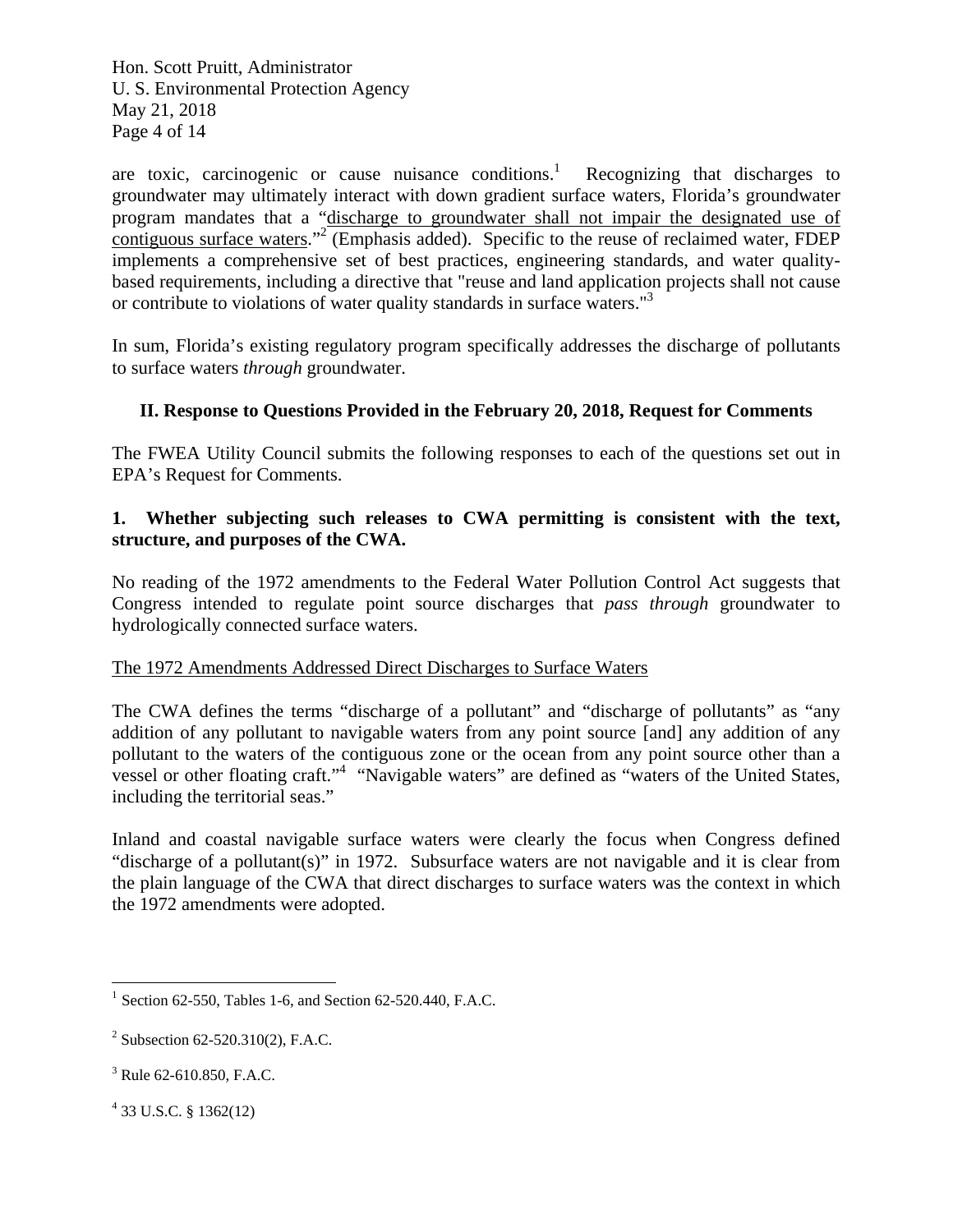Hon. Scott Pruitt, Administrator U. S. Environmental Protection Agency May 21, 2018 Page 5 of 14

EPA subsequently promulgated a definition of waters of the U.S. that included adjacent wetlands but omitted any reference to groundwater as jurisdictional waters or as a pathway to jurisdictional waters.

#### EPA's Definition of Waters of the U.S.

Until 2015, EPA defined "waters of the United States" at 40 C.F.R. 122.2 as:

 (a) All waters which are currently used, were used in the past, or may be susceptible to use in interstate or foreign commerce, including all waters which are subject to the ebb and flow of the tide;

(b) All interstate waters, including interstate "wetlands;"

 (c) All other waters such as intrastate lakes, rivers, streams (including intermittent streams), mudflats, sandflats, "wetlands,"' sloughs, prairie potholes, wet meadows, playa lakes, or natural ponds the use, degradation, or destruction of which would affect or could affect interstate or foreign commerce including any such waters:

 (1) Which are or could be used by interstate or foreign travelers for recreational or other purposes;

 (2) From which fish or shellfish are or could be taken and sold in interstate or foreign commerce; or

 (3) Which are used or could be used for industrial purposes by industries in interstate commerce;

 (d) All impoundments of waters otherwise defined as waters of the United States under this definition;

(e) Tributaries of waters identified in paragraphs (a) through (d) of this definition;

(f) The territorial sea; and

<u>.</u>

 (g) "Wetlands" adjacent to waters (other than waters that are themselves wetlands) identified in paragraphs (a) through (f) of this definition.

Absent from EPA's expansive definition of waters of the U.S. is any mention of groundwater.<sup>5</sup>

 $<sup>5</sup>$  Wetlands are defined at 40 C.F.R. 122.2 as areas inundated or saturated by surface or groundwater sufficient to</sup> maintain vegetation typical of saturated soils, such as swamps, marshes and bogs. However, groundwater is not included within EPA's broad definition of waters of the U.S.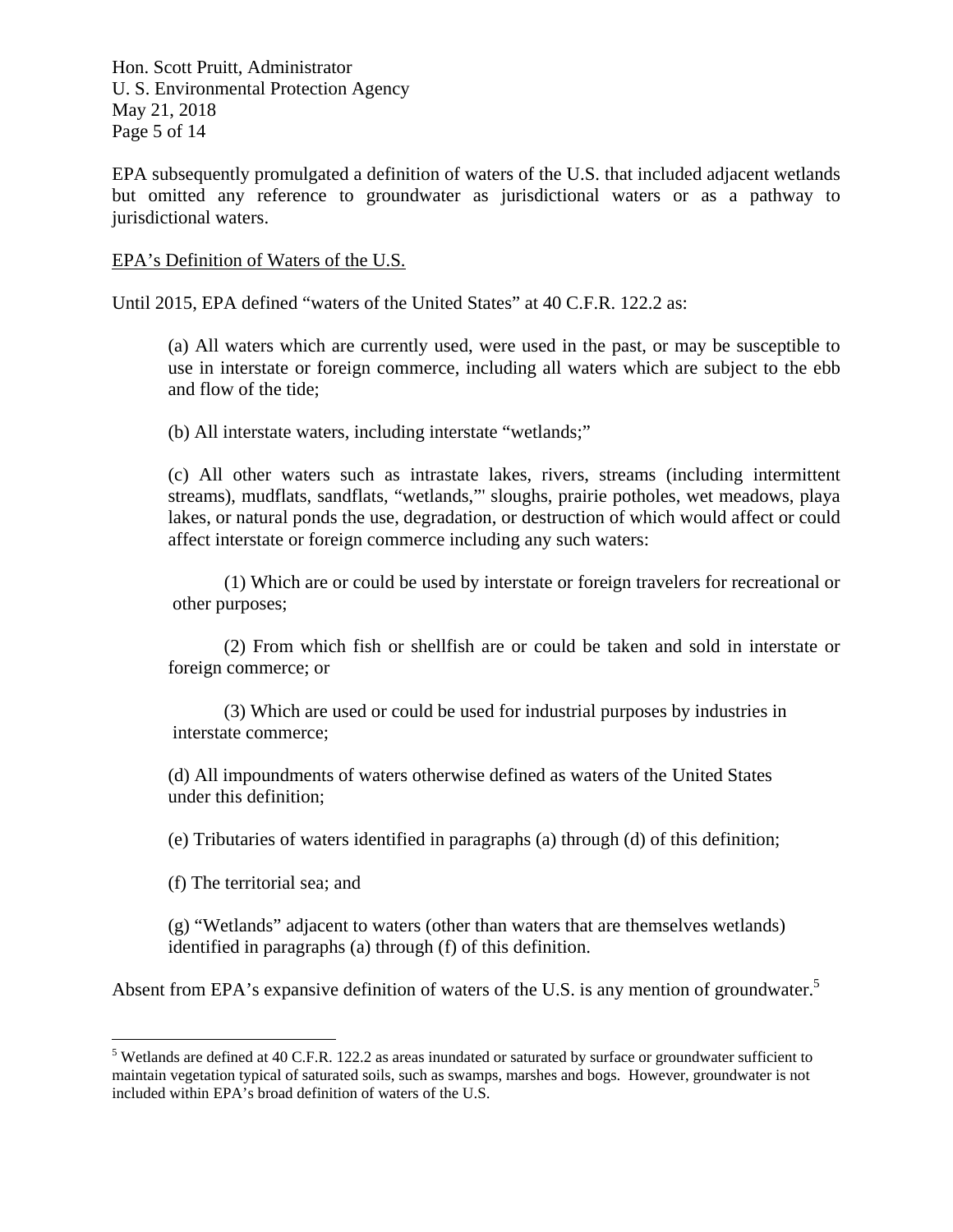Hon. Scott Pruitt, Administrator U. S. Environmental Protection Agency May 21, 2018 Page 6 of 14

#### Groundwater is Not Included in the Definition of Point Source

The 1972 amendments define "point source" as "any discernible, confined, and discrete conveyance including but not limited to any pipe, ditch, channel, tunnel, conduit, well, discrete fissure, container, rolling stock, concentrated animal feeding operation, or vessel or other floating craft, from which pollutants are or may be discharged."<sup>6</sup> EPA adopted the same definition by rule at 40 C.F.R. 122.2. The statutory definition of point source was promulgated by Congress in the context of a policy of eliminating discharges of pollutants to navigable waters.

Legislators could have easily added a provision to include groundwaters as a point source or include, within the definition of point source, discharges to groundwaters that reach a point source. They did not. Indeed, after much debate, it was affirmatively decided by members of Congress not to address groundwaters within the scope of the NPDES permitting program under section 402 of the CWA.

A Senate Report<sup>7</sup> addressing the 1972 amendments notes that:

 Several bills pending before the Committee provided authority to establish federally approved standards for groundwaters which permeate rock, soil, and other subsurface formations. Because the jurisdiction regarding groundwaters is so complex and varied from State to State, the Committee did not adopt this recommendation.

 The Committee recognizes the essential link between ground and surface waters and the artificial nature of any distinction.<sup>8</sup>

(Emphasis added). The House of Representatives also rejected an amendment that would have brought groundwater within the jurisdiction of the Clean Water Act, leaving groundwater regulation to the states. $9$ 

As noted in the February 20, 2018, Request for Comments, EPA has openly acknowledged "the strong language in the legislative history of the Clean Water Act to the effect that the Act does not grant EPA authority to regulate pollution in groundwaters...."<sup>10</sup>

 $8$  *Id.* 

 $9$  118 Cong. Rec. 10666-69 (1972) (rejecting an amendment to the Clean Water Act that would have included the regulation of groundwater); *see also* 33 U.S.C. §§ 1254(a), 1256(e), 1288(b), 1314(a), and 1314(e) (referencing state activities to assess, monitor and protect groundwater quality).

10 83 Fed.Reg. 7126, 7127 (February 20, 2018) *quoting* 56 Fed.Reg. 64,876, 64,892 (December 12, 1991).

 6 33 U.S.C. § 1362(14)

<sup>&</sup>lt;sup>7</sup> S. Rep. No. 92-414 at 73 (1971).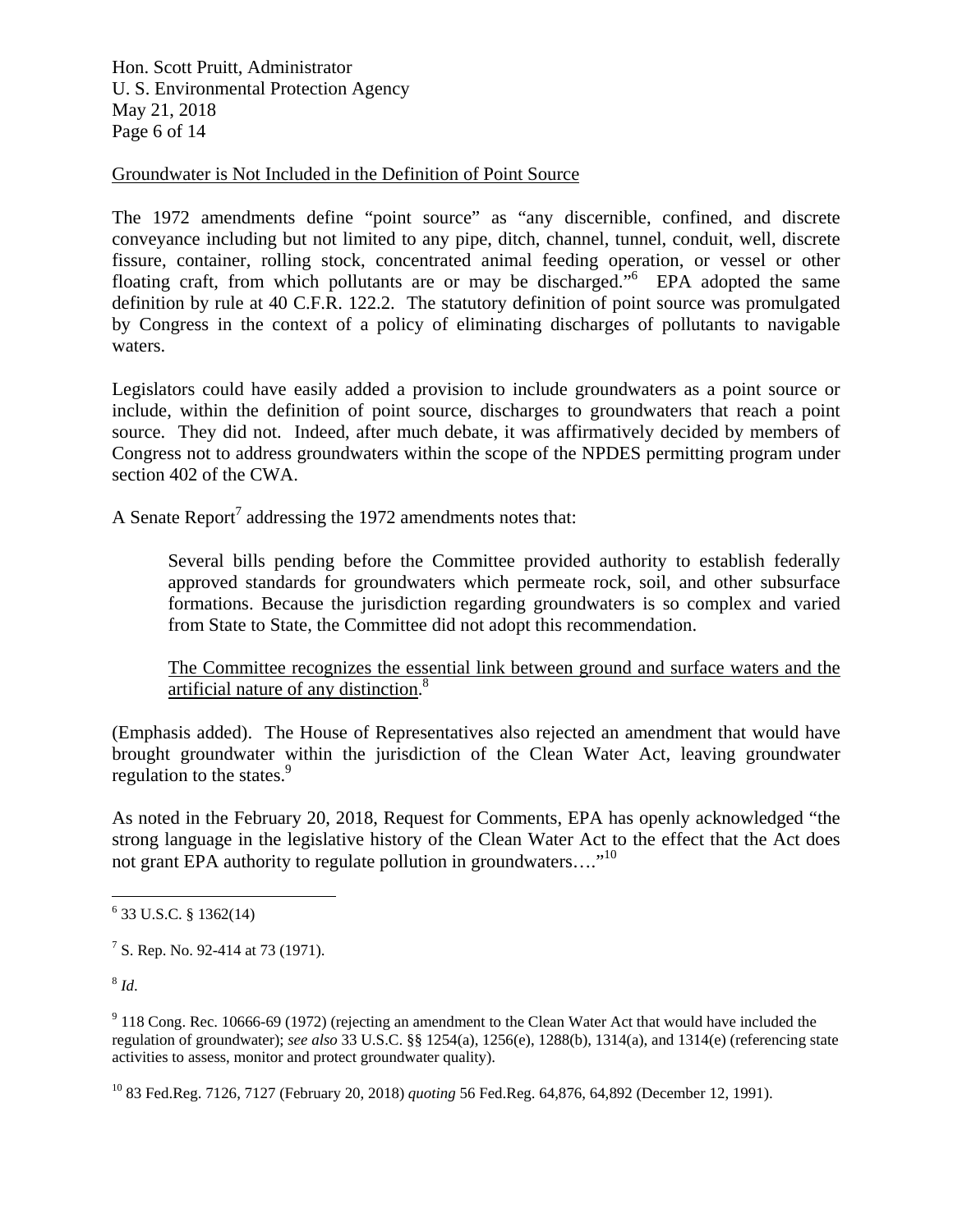Hon. Scott Pruitt, Administrator U. S. Environmental Protection Agency May 21, 2018 Page 7 of 14

The plain language of the CWA and a detailed Legislative history makes clear that the NPDES program regulates discharges of pollutants *to* surface waters and not discharges of pollutants *to* or *through* groundwater.

#### No Jurisdiction Over Groundwater Means No Jurisdiction Through Groundwater

Some courts have concluded that they need not decide whether EPA has jurisdiction over groundwater to regulate discharges to surface waters through groundwater.<sup>11</sup> Such an argument is a distinction without a difference. Nothing in the CWA provides EPA with jurisdiction over discharges to groundwater and nothing in the CWA provides EPA authority to regulate discharges to groundwater that may ultimately reach surface waters. Neither EPA nor any court can point to any such language in the 1972 amendments to the FWPCA.

The text and context of the 1972 amendments to the FWPCA are unambiguous—to address the traditional end-of-pipe discharge of industrial and domestic wastewater from a point source to navigable waters.<sup>12</sup>

This conclusion is consistent with contemporaneous statements made by EPA's General Counsel in 1973 and 1975.<sup>13</sup> An often quoted memorandum from EPA's Office of the General Counsel, dated December 13, 1973, states:

 Section 402 [33 U.S.C. § 1342] authorizes the Administrator to issue a permit "for the discharge of a pollutant." Under § 502(12) the term 'discharge of a pollutant' is defined so as to include only discharges into navigable waters (or the contiguous zone of the ocean). Discharges into ground waters are not included. Accordingly, permits may not be issued, and no application is required, unless a discharge into navigable waters is proposed or is occurring.

(Emphasis added). EPA did not stray from this interpretation until 1990 and then, as a parenthetical in the preamble to a stormwater rule, gratuitously stating—as if long standing fact—that discharges to surface water through groundwater trigger NPDES liability.<sup>14</sup> From this unsupported declaration in 1990, and subsequent statements reiterating its new theory, EPA has

1

<sup>&</sup>lt;sup>11</sup> *Yadkin Riverkeeper, Inc., and Waterkeeper Alliance, Inc. v. Duke Energy Carolinas, LLC., Case No.: 1:14-cv-*753-LCV-JEP (M. D. NC, October 20, 2015).

 $12$  The 1972 amendments are said to have been, at least in part, a response to the Cayuga River catching fire in June of 1969 as a result of industrial discharges into the river. Direct point source discharges to surface waters were the focus of national attention in 1972. *See*, *About Cayuga River AOC*, located at: https://www.epa.gov/cuyahoga-riveraoc/about-cuyahoga-river-aoc (last visited March 27, 2018).

<sup>13</sup> *In Re Dupont De Nemours & Co.*, Op. No. 6, 1975 WL 23850 (E.P.A.G.C. Apr. 18, 1975).

<sup>14 55</sup> Fed.Reg. 47990, 47997 (November 16, 1990).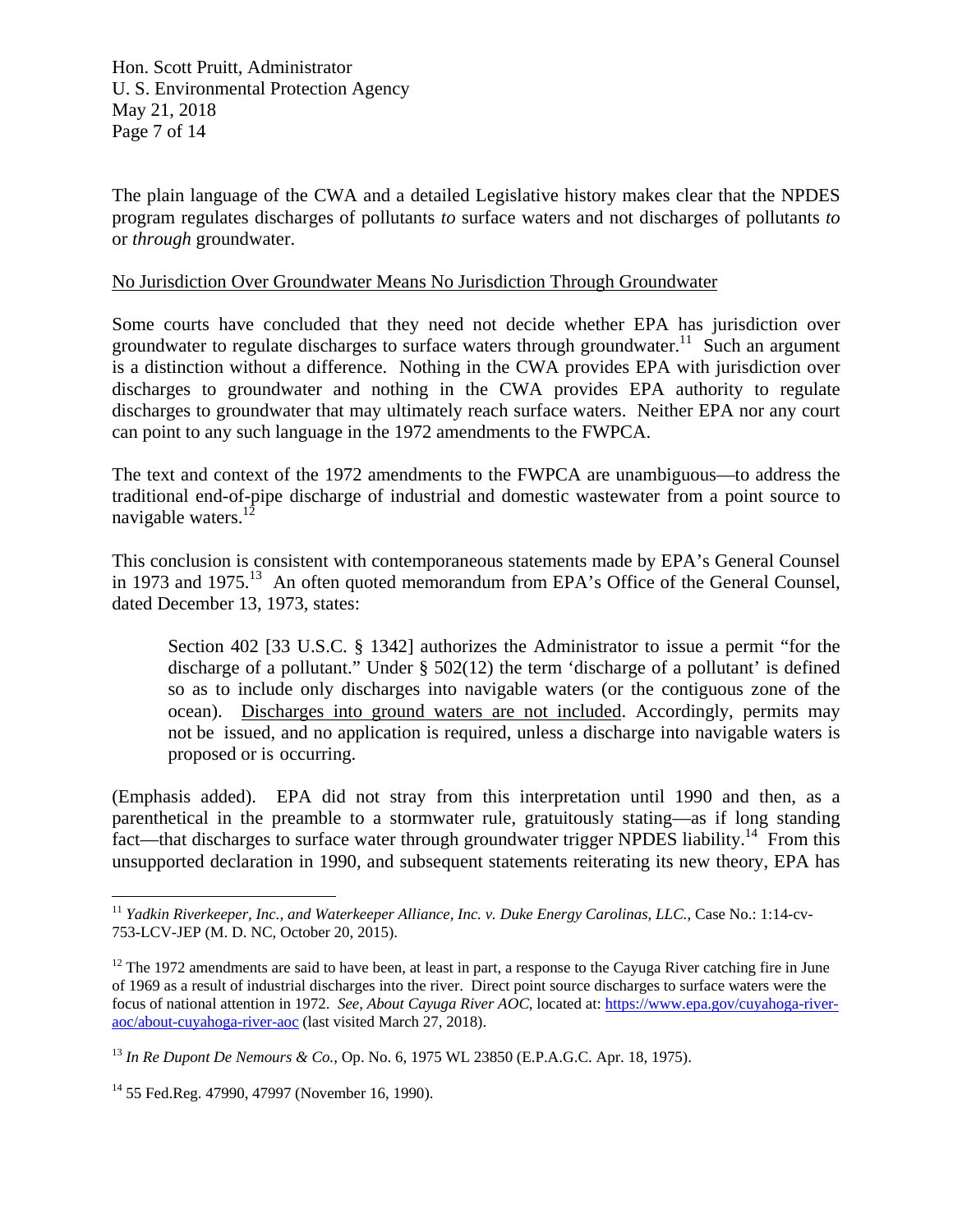Hon. Scott Pruitt, Administrator U. S. Environmental Protection Agency May 21, 2018 Page 8 of 14

1

recently claimed a "longstanding and consistent interpretation" that the CWA may cover discharges from point sources to surface waters through groundwater.<sup>15</sup> This theory was presented as fact to the Ninth Circuit Court of Appeals in *Hawai'i Wildlife Fund v. Cty. of Maui*, 881 F.3d 754 (9th Cir. 2018).<sup>16</sup>

The amicus brief filed on behalf of EPA by U. S. Department of Justice made no reference to the contemporaneous interpretation of EPA's General Counsel from 1973 but repeated the "longstanding policy" mantra representing to the court that EPA's hydrologic connection theory—the product of the legal equivalent of spontaneous generation in the preamble to EPA's 1990 stormwater rule—was at all times EPA's interpretation of the CWA. EPA's representation to the Court was, in its very best light, inaccurate and could be interpreted as an intentional misrepresentation. However, the Court was not persuaded.

The Ninth Circuit failed to find any statutory authority for EPA's direct hydrologic connection theory of CWA liability stating:

 The EPA as *amicus curiae* proposes a liability rule requiring "direct hydrological connection" between the point source and the navigable water. Regardless of whether that standard is entitled to any deference, it reads two words into the CWA ("direct" and "hydrological") that are not there.

(Emphasis added). Rejecting EPA's theory, the Ninth Circuit panel created its own "liability rule" reading in additional terms that also cannot be found in the Clean Water Act "fairly traceable" and "functional equivalent." Nowhere in the text of the 1972 amendments does Congress state that a discharge of pollutants from a point source includes a discharge that is "fairly traceable" to a point source or is the "functional equivalent" of a point source.

Congress could have very easily addressed indirect discharges, via groundwater, to surface waters but did not. Some courts have concluded that regulated industries have "read in" a requirement that NPDES discharges must be direct discharges from the point source to the receiving water.<sup>17</sup> To the contrary, in the context of the  $1972$  amendments, designed to address traditional end-of-pipe domestic and industrial discharges—direct discharges—the courts have "read out" the direct discharge requirement and "read in" an indirect discharge provision that does not appear in the CWA.

<sup>&</sup>lt;sup>15</sup> Clean Water Rule Response to Comments—Topic 10: Legal Analysis, at page 383. Full text available at: https://www.epa.gov/sites/production/files/2015-06/documents/cwr\_response\_to\_comments\_10\_legal.pdf.

<sup>16</sup> *Brief of the United States as Amicus Curiae*, Case No. 15-17447 (Docket Entry 40, May 31, 2016).

<sup>&</sup>lt;sup>17</sup> "Justice Scalia's plurality opinion demonstrates the County is reading into the statute at least one critical term that does not appear on its face—that the pollutants must be discharged 'directly' to navigable waters from a point source." *Hawai'i Wildlife Fund v. Cty. of Maui*, 881 F.3d 754 (9<sup>th</sup> Cir. 2018).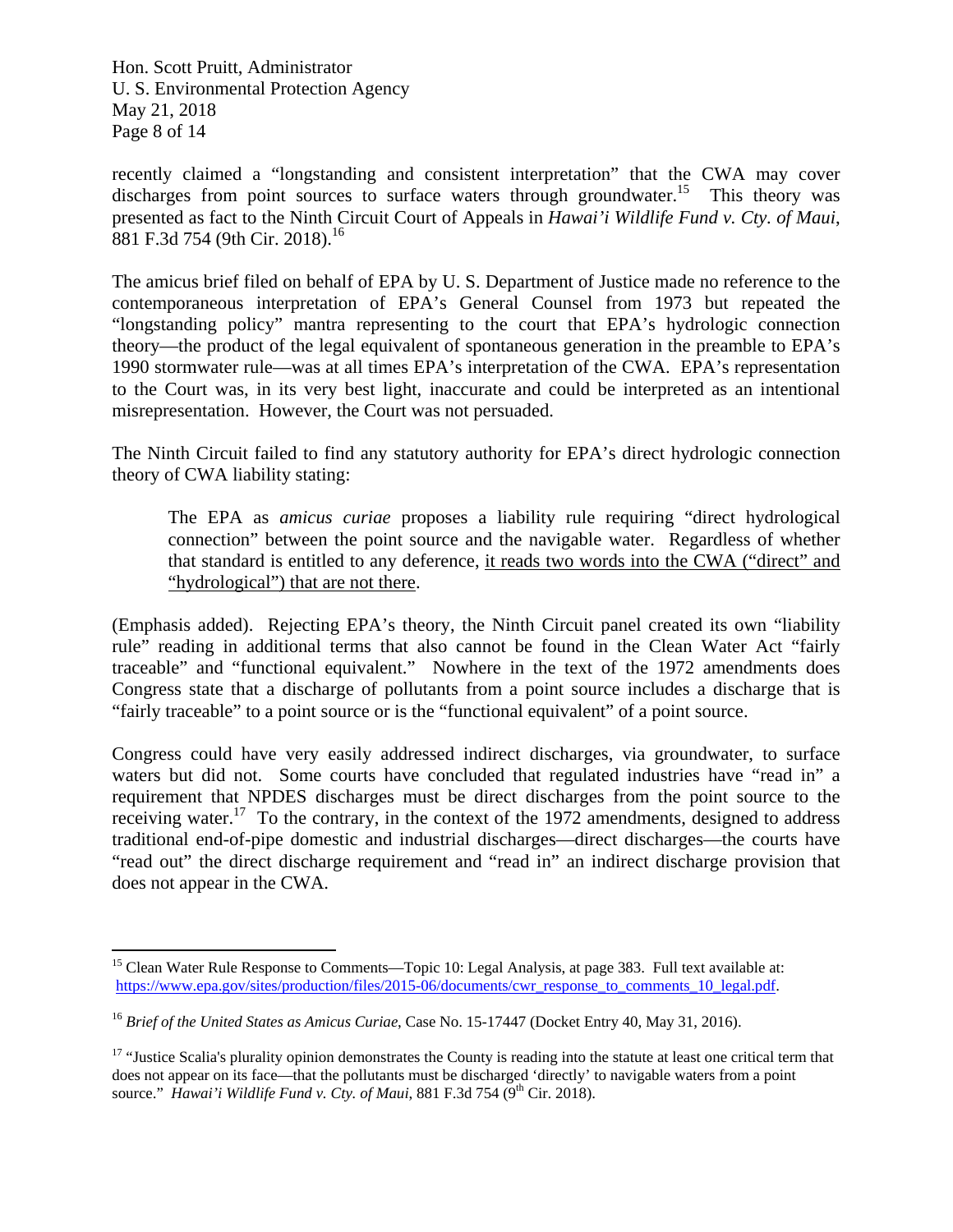Hon. Scott Pruitt, Administrator U. S. Environmental Protection Agency May 21, 2018 Page 9 of 14

# **2. If EPA has the authority to permit such releases, EPA seeks comment on whether those releases would be better addressed through other federal authorities as opposed to the NPDES permit program.**

EPA does not have the authority to regulate the discharge of pollutants to or through groundwater and that the CWA reserves that authority to the states. As noted, Florida's groundwater program directly addresses the discharge of pollutants to surface waters through groundwater. State groundwater programs, especially those that operate in conjunction with EPA-approved state NPDES programs, as in Florida, are more than sufficient—and have the legal authority—to regulate the discharge of pollutants to and through groundwater.

Other federal programs developed under the federal Safe Drinking Water Act (SDWA) and the Resource Conservation and Recovery Act (RCRA) address groundwater pollution. However, like the NPDES program, most federal programs under the SDWA and RCRA are implemented by federally approved state programs.<sup>18</sup>

As detailed above, FDEP implements a comprehensive permitting program regulating the discharge of pollutants to jurisdictional surface waters, under its EPA-approved NPDES permitting program, as well as the discharge of pollutants to and through groundwater. All aspects of the reuse and disposal of treated domestic wastewater is regulated by the State of Florida through a combination of stand-alone state programs and federally approved state programs implementing federal environmental initiatives (e.g., NPDES, SDWA, UIC).

There is no problem that must be fixed by implementation of EPA's direct hydrologic connection theory of liability and no provision in law that authorizes any such action by EPA.

**3. Whether some or all such releases are addressed adequately through existing state statutory or regulatory programs or through other existing federal regulations and permit programs, such as, for example, state programs that implement EPA's underground injection control regulations promulgated pursuant to the Safe Drinking Water Act.** 

As stated, Florida's groundwater program directly addresses the discharge of pollutants to surface waters through groundwater. EPA approved FDEP's NPDES permitting program in 1995 after which FDEP began issuing dual purpose Industrial Wastewater Facility Permits addressing both surface water and, when appropriate, groundwater discharges expressly prohibiting discharges to groundwater that impair the designated use of contiguous surface waters as mandated by FDEP rule. FDEP implements the federal UIC and safe drinking water

 $\overline{a}$ 18 FDEP has a federally approved drinking water program and hazardous waste program. *See*, Source and Drinking Water Program: https://floridadep.gov/water/source-drinking-water; and Hazardous Waste/RCRA: https://floridadep.gov/waste/permitting-compliance- assistance/content/hazardous-wastemanagement-main-page.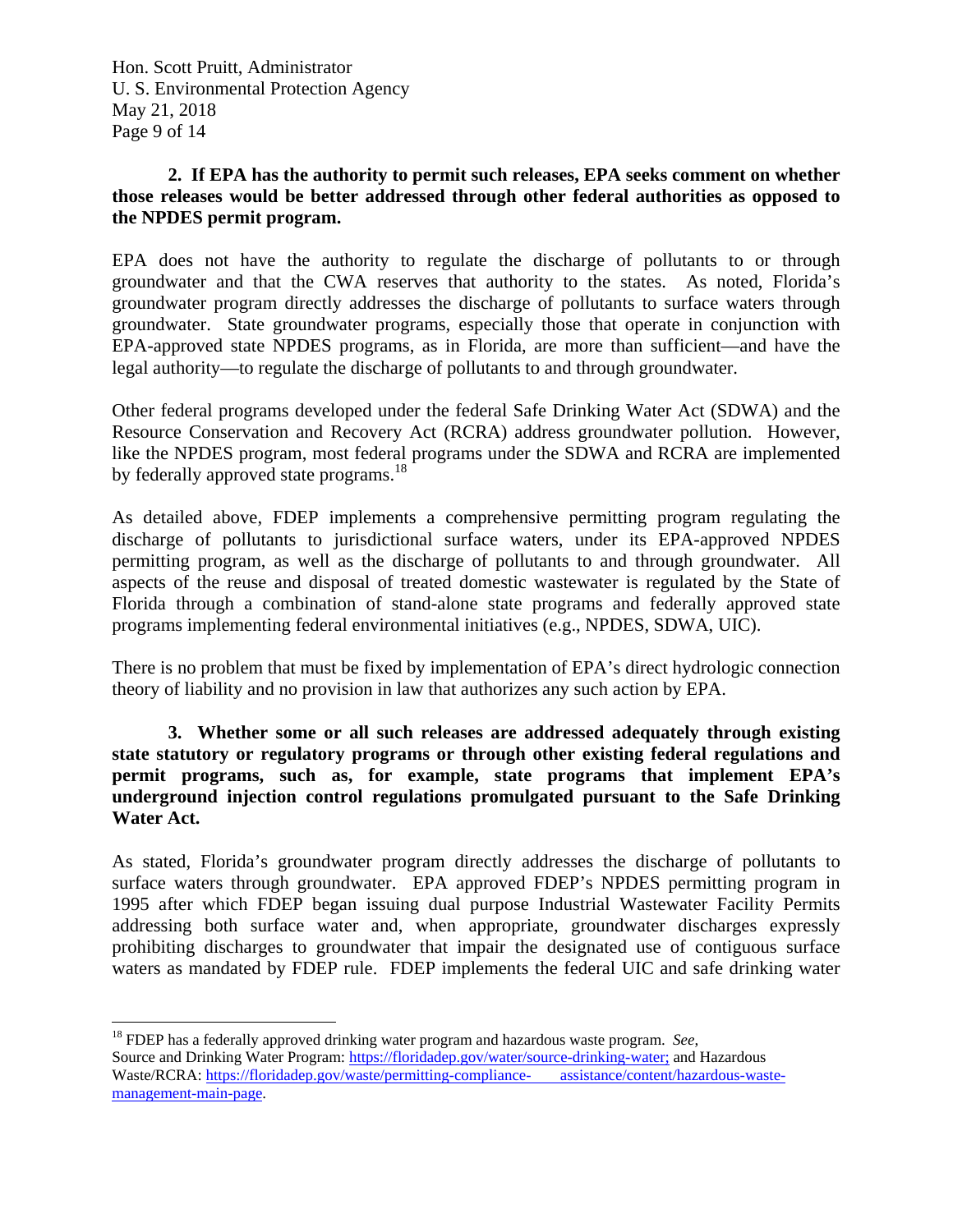Hon. Scott Pruitt, Administrator U. S. Environmental Protection Agency May 21, 2018 Page 10 of 14

programs for the state of Florida and these programs include conditions, limitations and restrictions that protect groundwater and complement Florida's core groundwater program.

As detailed in Table 1, hereinabove, FDEP regulates all aspects of domestic wastewater treatment, reuse and disposal whether disposal is by discharge to surface waters, discharge to groundwater after land application, beneficial reuse (e.g. irrigation) or deep well injection.

It is the position of the Utility Council that no federal agency has been granted the authority under the CWA to regulate the discharge of pollutants to surface waters through groundwater and that the regulation of groundwater, to the extent addressed by the CWA at all, was reserved to the states.

**4. Whether EPA should clarify its previous statements concerning pollutant discharges to groundwater with a direct hydrologic connection to jurisdictional water in order to provide additional certainty for the public and the regulated community. Such a clarification could address the applicability of the CWA to groundwater with a direct hydrologic connection to jurisdictional water, or could define what activities would be regulated if not a discharge to a jurisdictional surface water (i.e., placement on the land), or which connections are considered ''direct'' in order to reduce regulatory uncertainties associated with that term**.

The question presented assumes that EPA has statutory authority to regulate the discharge of pollutants through groundwater to jurisdictional waters. EPA does not possess and such statutory authority—nor does any other federal agency under the CWA.

EPA should clarify that, consistent with earlier interpretations by the agency, more recent statements supporting the hydrologic connection theory are, upon further analysis, not expressly or implicitly authorized under any provision of the CWA.

EPA representatives, and a number of courts across the country, have been faced with factual scenarios that left judge and agency personnel alike looking for a way to stretch the reach of the CWA to the facts before them. However, what might seem a compelling set of facts is no substitute for express Congressional authority.

The regulatory gap complained of by a number of courts, and some at EPA, must be filled by Congress not by judicial or administrative interpretation. As noted, the regulated community is not *reading in* a direct discharge requirement into the CWA, EPA and the courts are *reading out* the direct discharge requirement and *reading in* a non-existent provision granting EPA authority to extend the reach of the NPDES program through groundwater to surface waters.

A regulatory exercise seeking to draw a jurisdictional line would not address the underlying issue as to EPA's statutory authority. If the U. S. Supreme Court ultimately ruled that EPA does indeed possess the authority under the CWA to regulate the discharge of pollutants to surface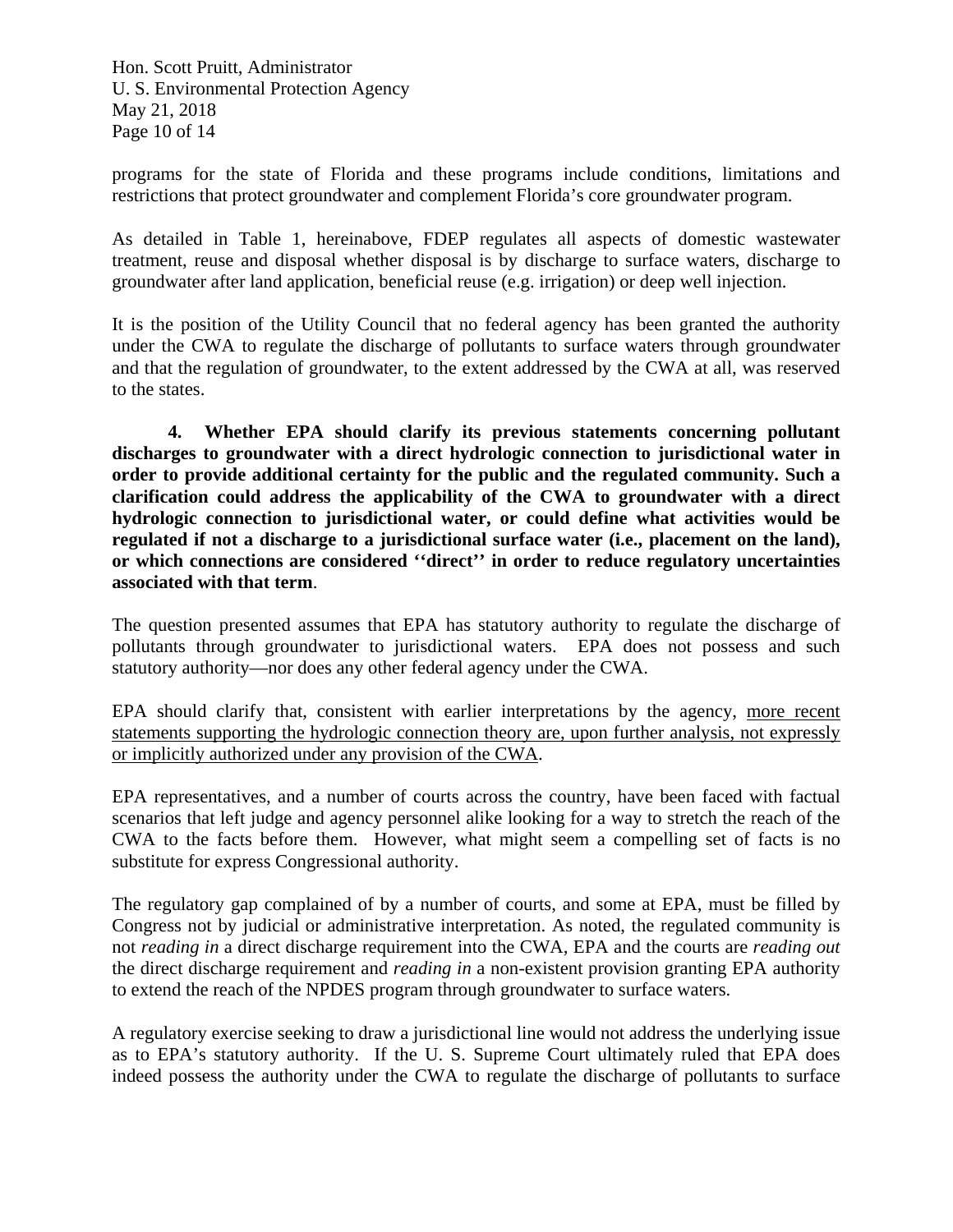Hon. Scott Pruitt, Administrator U. S. Environmental Protection Agency May 21, 2018 Page 11 of 14

waters through groundwater, some form of bright line guidance would be of value to provide some semblance of certainty to the regulated community.

However, even the courts that have embraced some form of hydrologic connection theory have stopped short of speculating where the jurisdictional line must be drawn for regulatory purposes. In *Hawai'i Wildlife Fund v. Cty. of Maui, 881 F.3d 754 (9th Cir. 2018)*, the Ninth Circuit Court of Appeals refused to adopt the lower court's conclusion that CWA liability is triggered once pollutants enter a navigable water "regardless of how they get there." Writing for a three judge panel, Judge Dorothy Nelson wrote on behalf of the Court:

 We leave for another day the task of determining when, if ever, the connection between a point source and a navigable water is too tenuous to support liability under the CWA.

In the same opinion, the Court rejected EPA's articulation of the direct hydrologic connection theory of NPDES liability. As noted, the Court rejected EPA's direct hydrological connection theory only to substitute its own "fairly traceable" and "functional equivalent" test—terms also not appearing in the 1972 amendments to the CWA.

EPA must state unequivocally that the CWA does not and never has authorize the agency to impose NPDES liability for discharges to surface waters that first pass through groundwater.

# **5. What issues should be considered if further clarification is undertaken, including, for example, the consequences of asserting CWA jurisdiction over certain releases to groundwater or determining that no such jurisdiction exists?**

Once again, the question presented assumes that EPA has statutory authority to regulate the discharge of pollutants through groundwater to jurisdictional waters. The Utility Council asserts that neither EPA, nor any other federal agency, possesses any such statutory authority under the CWA.

Imposing NPDES jurisdiction after the fact on activities that were never meant to be regulated under the CWA will brand as illegal heretofore lawful—and permitted—activities and open a floodgate of baseless citizen suits not supported by the language or intent of the 1972 amendments to the FWPCA.

Florida's comprehensive program regulating the treatment, reuse and disposal of domestic wastewater was structured based on the original—and only legitimate—interpretation of the CWA. Only direct discharges to surface waters require an NPDES permit. Applied literally, EPA's direct hydrologic connection theory of liability could make any discharge of pollutants anywhere subject to CWA jurisdiction if any pollutants could be traced back to that discharge commandeering and disrupting state groundwater programs.

Implementation of any such theory of CWA liability would have absurd results. Reclaimed water used for residential irrigation that seeped or trickled into a nearby surface water would be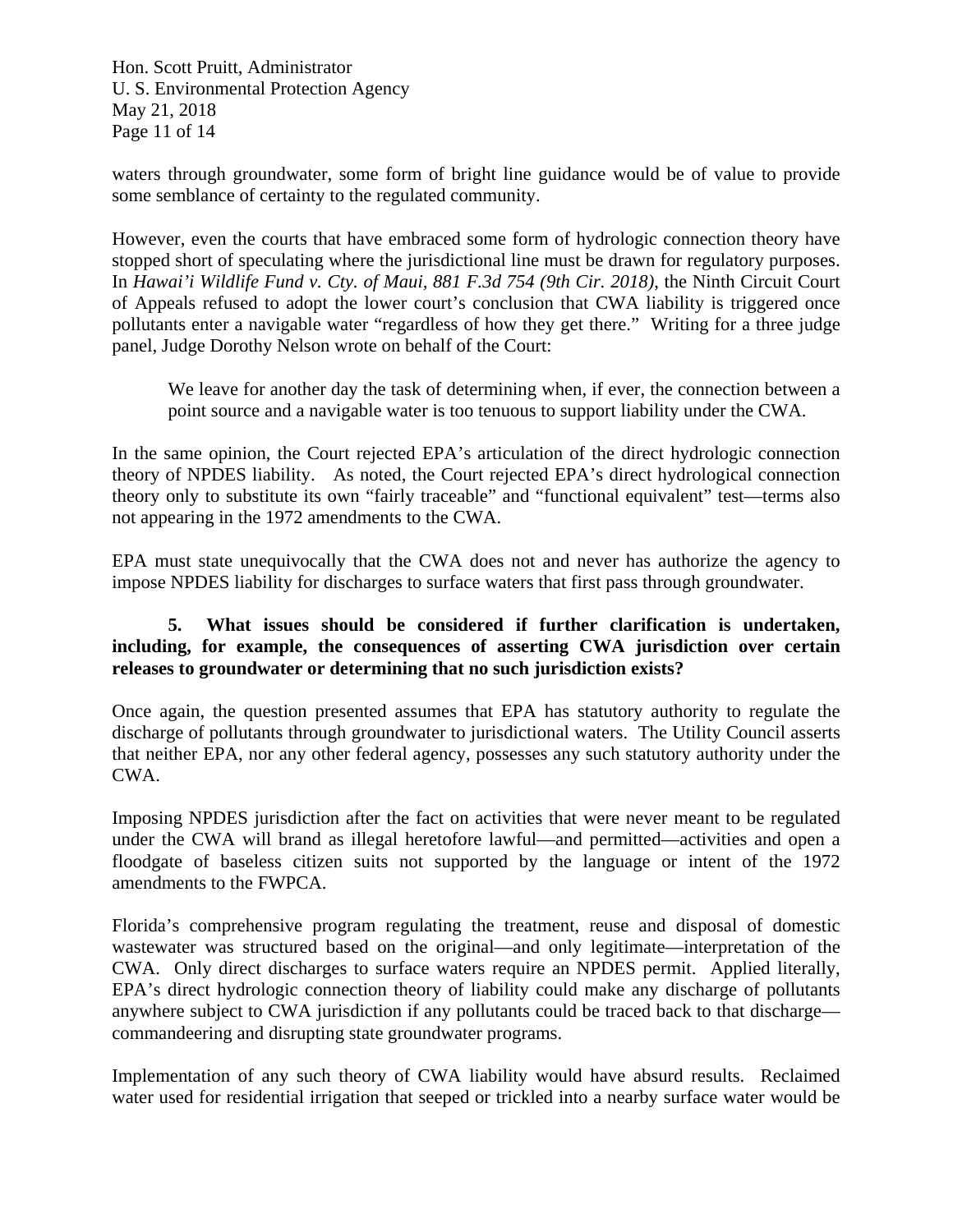Hon. Scott Pruitt, Administrator U. S. Environmental Protection Agency May 21, 2018 Page 12 of 14

labeled an NPDES discharge. Injection of treated wastewater under properly issued UIC permits would expose the permittee to CWA liability if any of those pollutants eventually migrated to a surface water. Land application of treated wastewater—which has never required an NPDES permit—could trigger CWA liability if land applied pollutants could be argued to have the potential to pass through groundwater and ultimately reach a jurisdictional surface water.

But for after the fact rationalization, in which some at EPA and a number of courts have seemed anxious to indulge, no reading of the 1972 amendments to the FWPCA could justify such regulatory omnipotence. EPA's direct hydrologic connection theory eliminates the cooperative from cooperative federalism.

# **6. What format or process EPA should use to revise or clarify its previous statements (e.g., through memoranda, guidance, or in the form of rulemaking) if the Agency pursues further action in response to this request for comment.**

The 1972 amendments to the FWPCA were passed by Congress over four decades ago. For nearly half that time, approximately twenty years, EPA implemented the CWA as written— NPDES permits are required for discharges *to* water of the U.S. and not through groundwater to waters of the U.S. With no public notice and unrelated to the rule under development, EPA abruptly reversed its position and began to advance its "long-standing policy" fiction.

EPA has no record of support for its 1990 turnabout in interpretation and the agency must now take whatever steps are necessary to undo the damage done by its disingenuous pursuit of a theory of liability not rooted in law.

#### Memorandum from Headquarters to Regions Withdrawing Prior Statements

As a preliminary step, EPA should issue a memorandum directed to all Regional Administrators, and the states, withdrawing all prior statements in support of imposing CWA jurisdiction based on discharges to groundwater reaching a hydrologically connected surface water.

An opinion issued by EPA's General Counsel might be considered in lieu of *or addition to* a statement from the Office of Water in Washington, D.C.—whichever is the most efficient means of an immediate and unequivocal retraction of the direct hydrologic connection theory of CWA jurisdiction.

The agency should prepare a detailed review of the contemporaneous statements that preceded the agency's spontaneous turnabout in the 1990 stormwater rule and explain that the ambiguity analysis in the CWA cited in the preamble to EPA's CAFO rule cannot stand against the unambiguous clearly articulated Legislative intent accompanying the 1972 amendments. Recent agency statements inconsistent with the direct hydrologic connection theory should be detailed as well.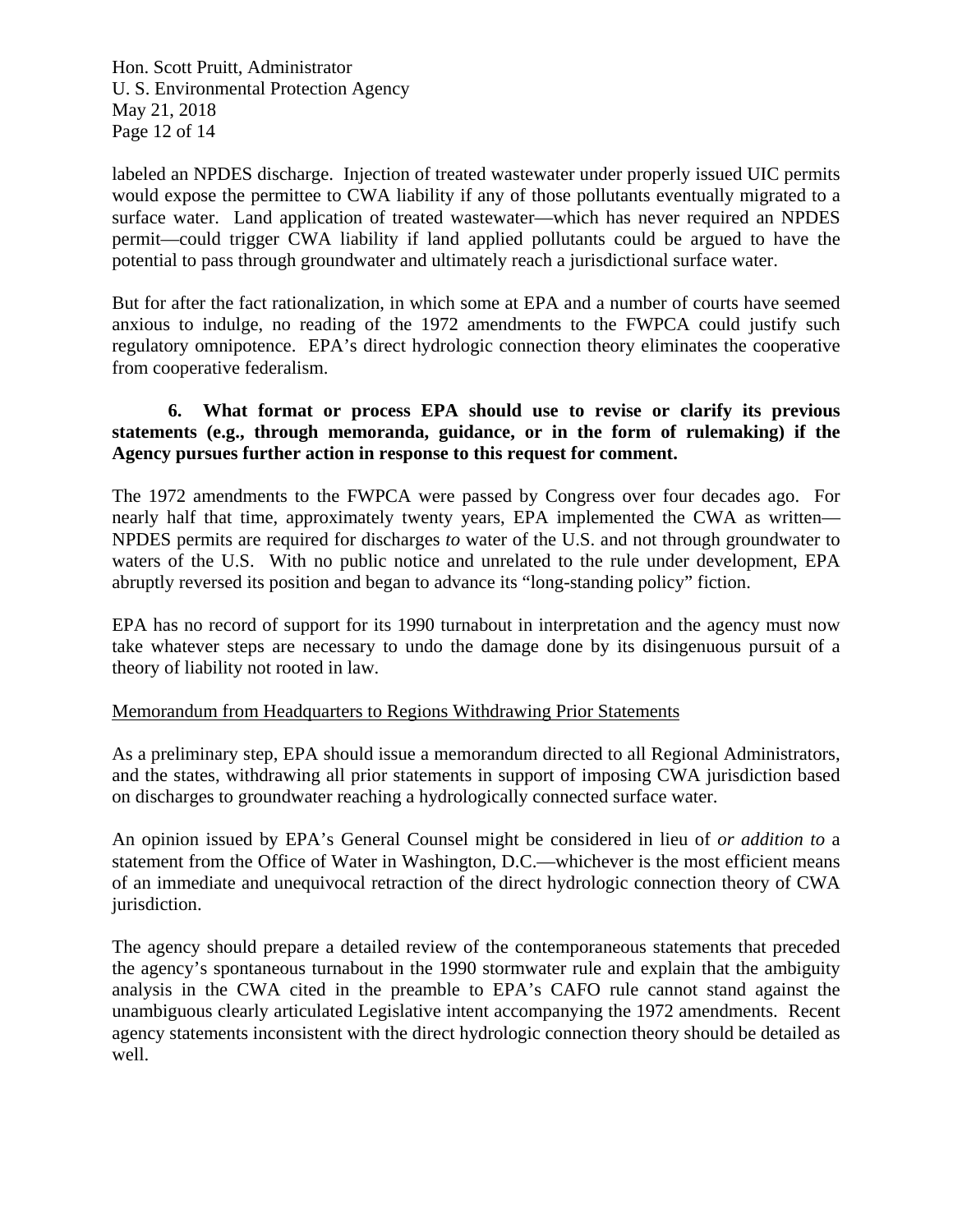Hon. Scott Pruitt, Administrator U. S. Environmental Protection Agency May 21, 2018 Page 13 of 14

Withdrawal of prior statements, inconsistent with the earlier contemporaneous statements of EPA's General Counsel, should include withdrawing any filings in pending litigation advancing the hydrologic connection theory of CWA jurisdiction. The *County of Maui* opinion issued by the Ninth Circuit should be use as an example as to how taking liberties with interpreting the plain language of the CWA has resulted in an unmanageable accumulation of inconsistent judicial opinions born of EPA's inexplicable about-face in position in the 1990 stormwater rule.

It should be made clear that the Ninth Circuit found no statutory authority for EPA's direct hydrologic connection theory of liability and that EPA finds the CWA equally lacking in support for the Court's "fairly traceable" and "functional equivalent" tests for liability.

The memorandum should make clear to all Regional Administrators that no permits shall be required, nor enforcement actions initiated, where discharges to surface waters occur only after passing through groundwater.

Rulemaking

Notice and comment rulemaking should be initiated immediately after EPA issues its memorandum, or opinion of its General Counsel, to formalize by rule a clear and unambiguous statement of EPA policy.

There are several existing EPA regulations that could be amended to formalize EPA's position. The definition of "Discharge of a Pollutant" under 40 C.F.R. 122.2 could be amended read:

 This term does not include: (i) an addition of pollutants by any "indirect discharger;" (ii) the addition of pollutants to groundwater or the addition of pollutants to waters of the United States that result from the addition of pollutants to groundwater.

In lieu of amending 40 C.F.R. 122.2, or in addition thereto, 40 C.F.R. 122.3 should be amended to add a stand-alone exclusion for the discharge of pollutants to groundwater and should include language that makes clear that the exclusion applies even where pollutants discharged to groundwater reach waters of the U.S. The exclusion should state:

122.3 Exclusions.

The following discharges do not require NPDES permits:

\*\*\*

 (h) Any discharge to groundwater or a discharge to waters of the United States that results from a discharge to groundwater.

As previously stated, formal notice and comment rulemaking should follow an initial statement of policy released as a memorandum to the Regional Administrators and states, an opinion of